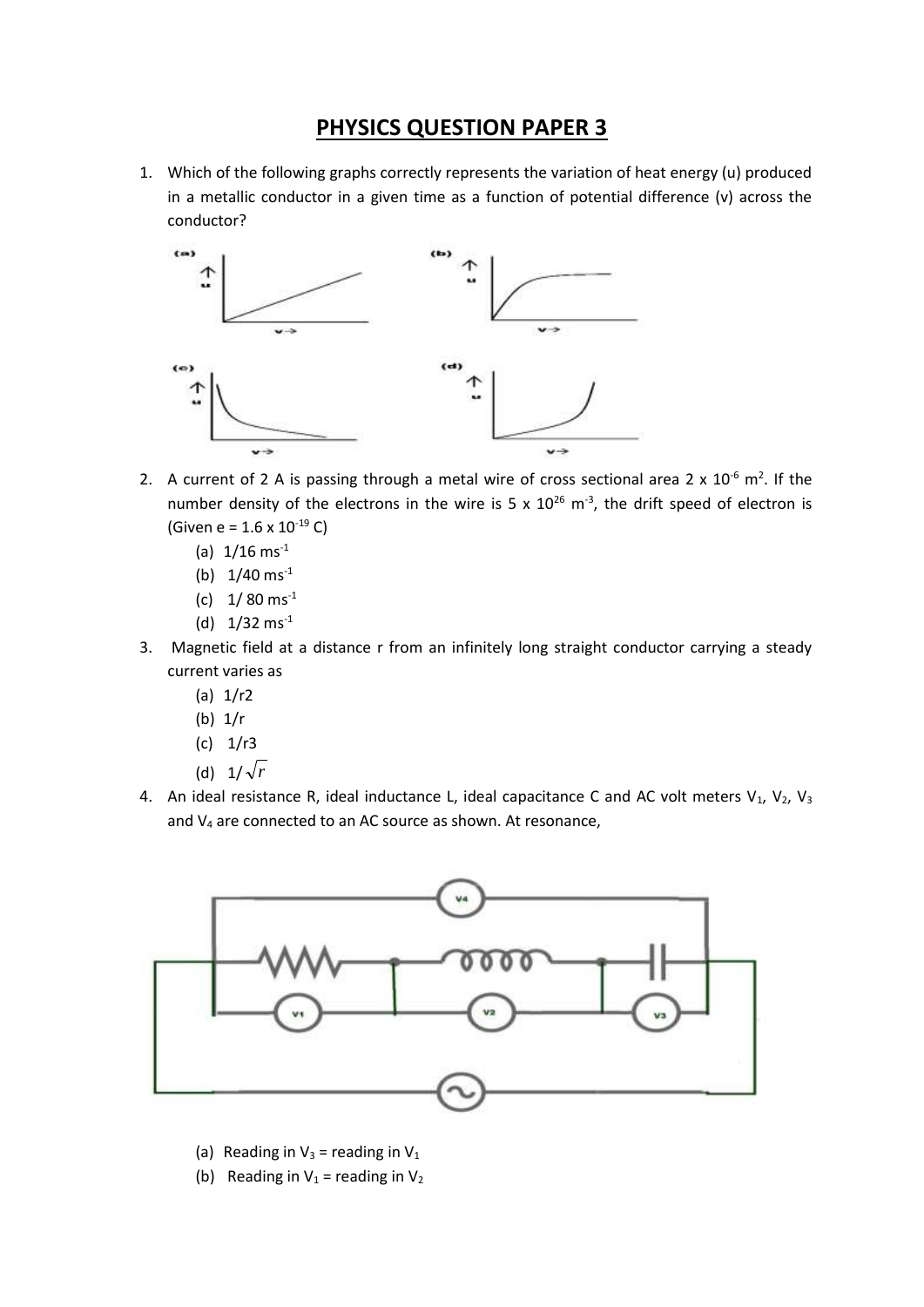- (c) Reading in  $V_2$  = reading in  $V_4$
- (d) Reading in  $V_2$  = reading in  $V_3$
- 5. In a ruby laser, the color of the laser light is due to ………atom.
	- (a) Oxygen
	- (b) Xenon
	- (c) Aluminium
	- (d) Chromium
- 6. 'n' photons of wavelength '  $\lambda$ ' are absorbed by a black body of mass 'm'. The momentum gained by the body is
	- (a) h/mλ
	- (b) mnh/λ
	- (c) nh/mλ
	- (d) nh/λ
- 7. Intensity level of sound whose intensity is 10<sup>-8</sup> Wm<sup>-2</sup> is...................dB.
	- (a) 8
	- (b) 4
	- (c) 40
	- (d) 80
- 8. In this circuit, when certain current flows, the heat produced in 5  $\Omega$  is 4.05 J in a time 't'. The heat produced in 2  $\Omega$  coil in the same interval is
	- (a) 5.76
	- (b) 1.44
	- (c) 2.88
	- (d) 2.02
- $-MM$
- 9. A proton and an alpha particle are accelerated under the same potential difference. The ratio of de-Broglie wave length of the proton and the alpha particle is
	- (a)  $\sqrt{8}$
	- (b)  $1/\sqrt{8}$
	- (c) 1
	- (d) 2
- 10. Mass numbers of elements A, B, C & D are 30, 60, 90 and 120 respectively. The specific binding energy of them is 5 MeV, 8.5 MeV, 8 MeV & 7 MeV respectively. Then, in which of the following reactions energy is released?

```
(1) D→2B (2) C→ B + A (3) B→ 2A
```
- (a) Only in (1)
- (b) In (2) & (3)
- (c) In (1) & (3)
- (d) In (1), (2) & (3)
- 11. A capacitor of capacitance 10µF is charged to 10V. The energy stored in it is
	- (a)  $100 \mu$ J
	- (b) 500µJ
	- (c) 1000µJ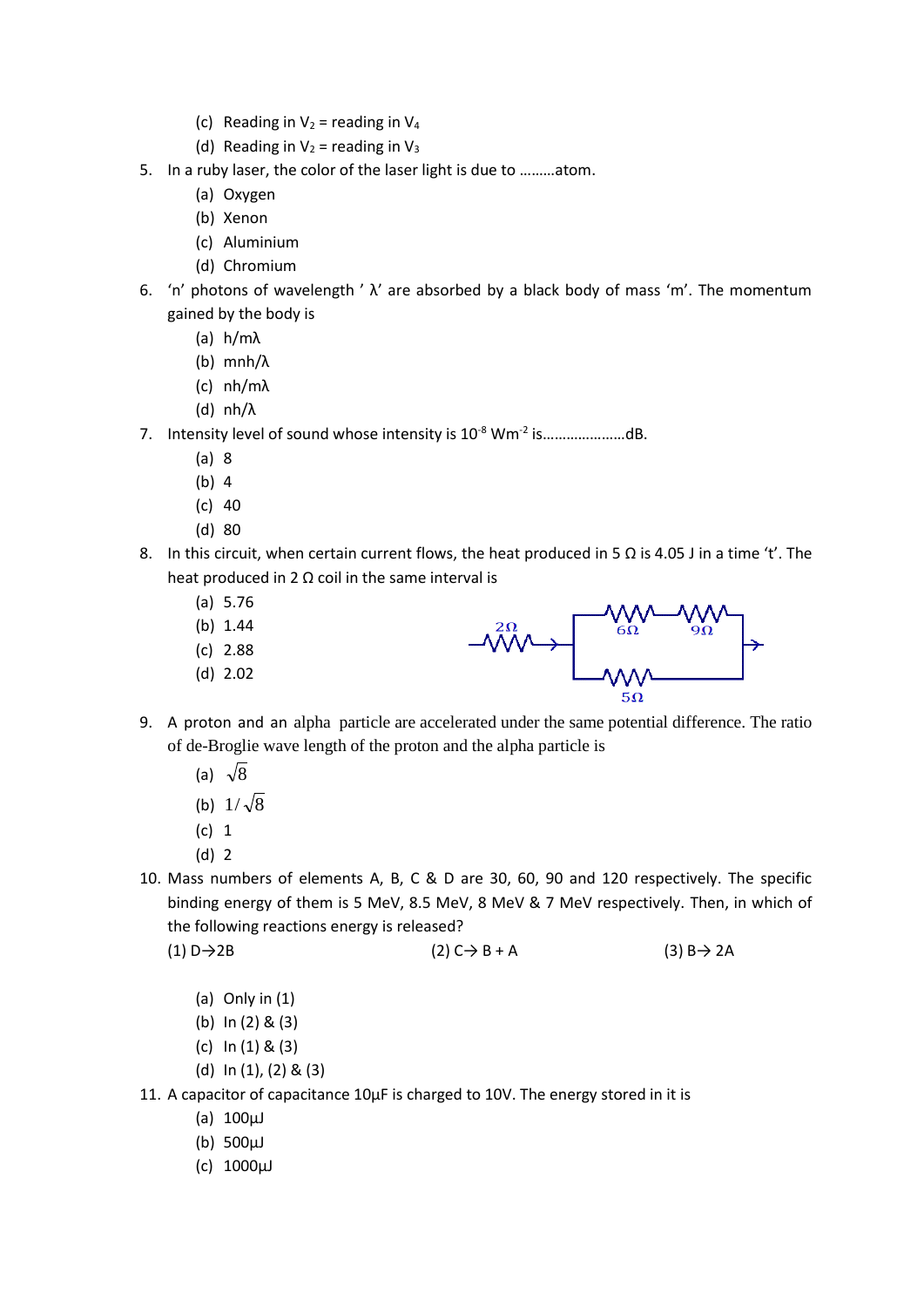$(d)$  1 $\mu$ J

- 12. See the diagram. Area of each plate is  $20m^2$  and d=  $2X10^{-3}$ m. A charge of 8.85X10<sup>-8</sup> C is given to Q. Then the potential of Q becomes
	- (a) 13V
	- (b) 10V
	- (c) 6.67V
	- (d) 8.825V



 $11111$ 

- 13. The ionization energy of an electron in the ground state of helium atom is 24.6eV. The energy required to remove both the electron is
	- (a) 51.8eV
	- (b) 79eV
	- (c) 38.2eV
	- (d) 49.2eV
- 14. From a fixed support, two small identical spheres are suspended by means of strings of length 1M each. They are pulled aside as shown and then released. B is the mean position. Then the two spheres collide,
	- (a) At B after 0.25 second
	- (b) At B greater than 0.5 second
	- (c) On the right side of B after some time
	- (d) On the right side of B when the strings are inclined at 15⁰ with B
- 15. The refraction through the prisms are as shown, pick out the WRONG statement from the following .Path of the light ray in



- (a) (I) is correct if  $n_2$  >  $n_1$ &  $n_2$  >  $n_3$
- (b) (ii) is correct if  $n_1 = n_2$ &  $n_2 > n_3$
- (c) (iii) is correct if  $n_2 < n_1$  &  $n_2 = n_3$
- (d) (iv) is correct if  $n_1$ >  $n_2$  &  $n_2$ <  $n_3$
- 16. Which of the following phenomena support the wave theory of light?

(1) Scattering (2) Interference (3) Diffraction (4) Velocity of light in a denser medium is less than the velocity of light in the rarer medium

- $(a) 1, 2, 3$
- (b) 1,2,4
- (c) 2,3,4
- (d) 1,3,4
- 17. A cylindrical tube of length 0.2m & radius R with sugar solution of concentration 'C' produce a rotation of θ in the plane of vibration of a plane polarized light. The same sugar solution is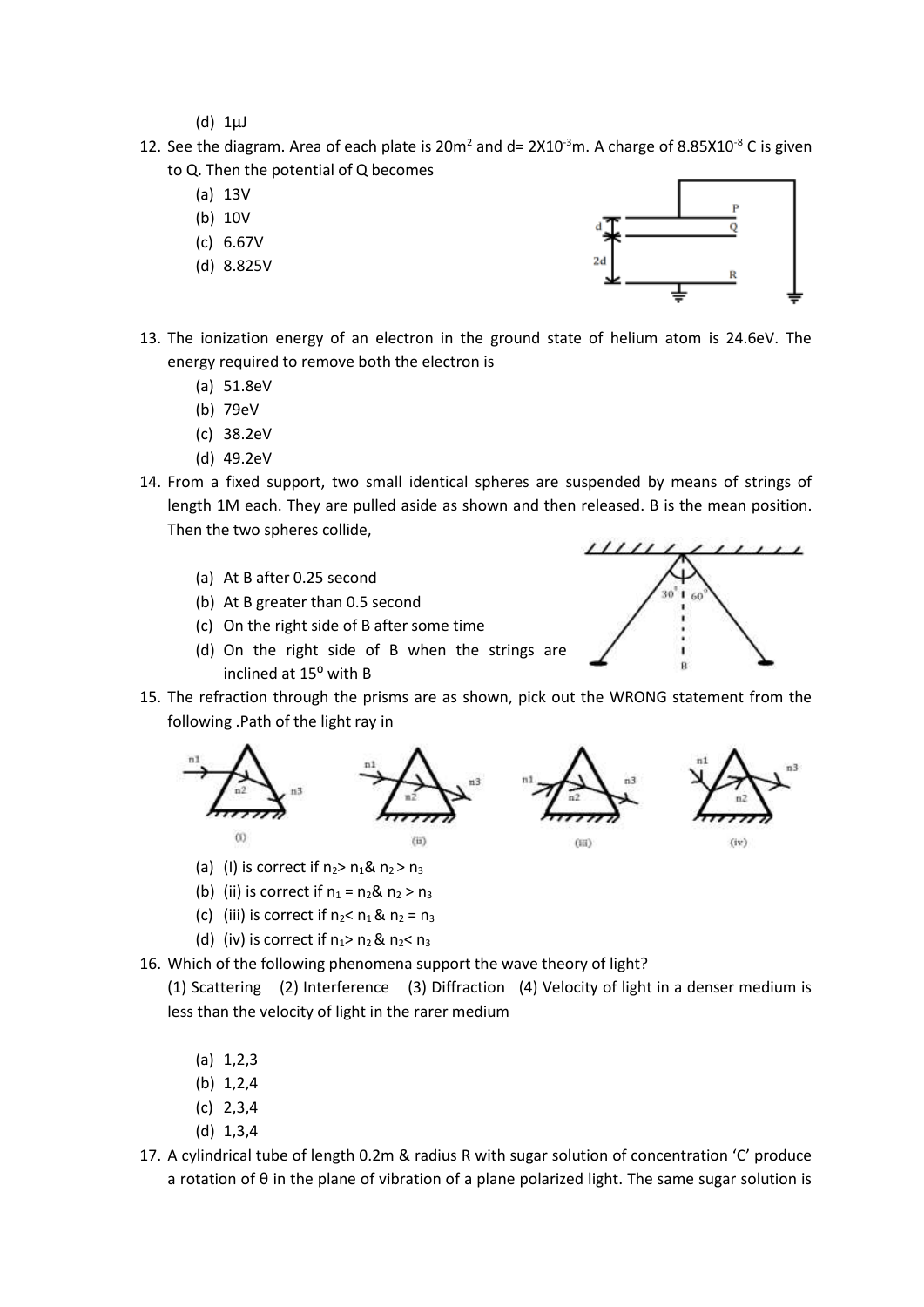transferred to another tube of length 0.3m of same radius. The remaining gap is filled by distilled water. Now the optical rotation produced is

- (a) θ
- (b)  $2\frac{\theta}{2}$
- 3
- (c)  $3\frac{\theta}{2}$ 2
- (d)  $9\frac{\theta}{4}$ 4
- 18. The susceptibility of a certain magnetic material is 400. What is the class of the magnetic material?
	- (a) Ferromagnetic
	- (b) Diamagnetic
	- (c) Ferroelectric
	- (d) Paramagnetic
- 19. A series LCR circuit contains inductance 5mH, capacitance 2µF & resistance 10Ω. If the frequency of the A.C. source is varied, what is the frequency at which maximum power is dissipated?

(a) 
$$
\frac{2}{\pi} \times 10^5 Hz
$$
  
\n(b)  $\frac{10^5}{\pi} \times Hz$   
\n(c)  $\frac{5}{\pi} \times 10^3 Hz$   
\n(d)  $\frac{10^{-5}}{\pi} \times Hz$ 

- 20. Measurements of x,y& z are 1%, 2% & 4% respectively. What is the percentage error in the quantity Q?
	- (a) 11%
	- (b) 4%
	- (c) 1%
	- (d) 3%
- 21. Which of the following is not a vector quantity?
	- (a) Momentum
	- (b) Weight
	- (c) Potential energy
	- (d) Nuclear spin

22. A force  $\vec{F} = 5\hat{i} + 2\hat{j} - 5\hat{k}$  $= 5\hat{i} + 2\hat{j} - 5\hat{k}$  acts on a particle whose position vector is  $\vec{r} = \hat{i} - 2\hat{j} + \hat{k}$  $= i - 2 j + k$ . What is the torque about the origin?

(a)  $8\hat{i}$  -  $10\hat{j}$  -  $8\hat{k}$  $8j - 10 j - 8$ (b)  $8\hat{i} + 10\hat{j} + 12\hat{k}$  $8j+10 j+12$ (c)  $10\hat{i} - 10\hat{j} - \hat{k}$  $10j - 10j -$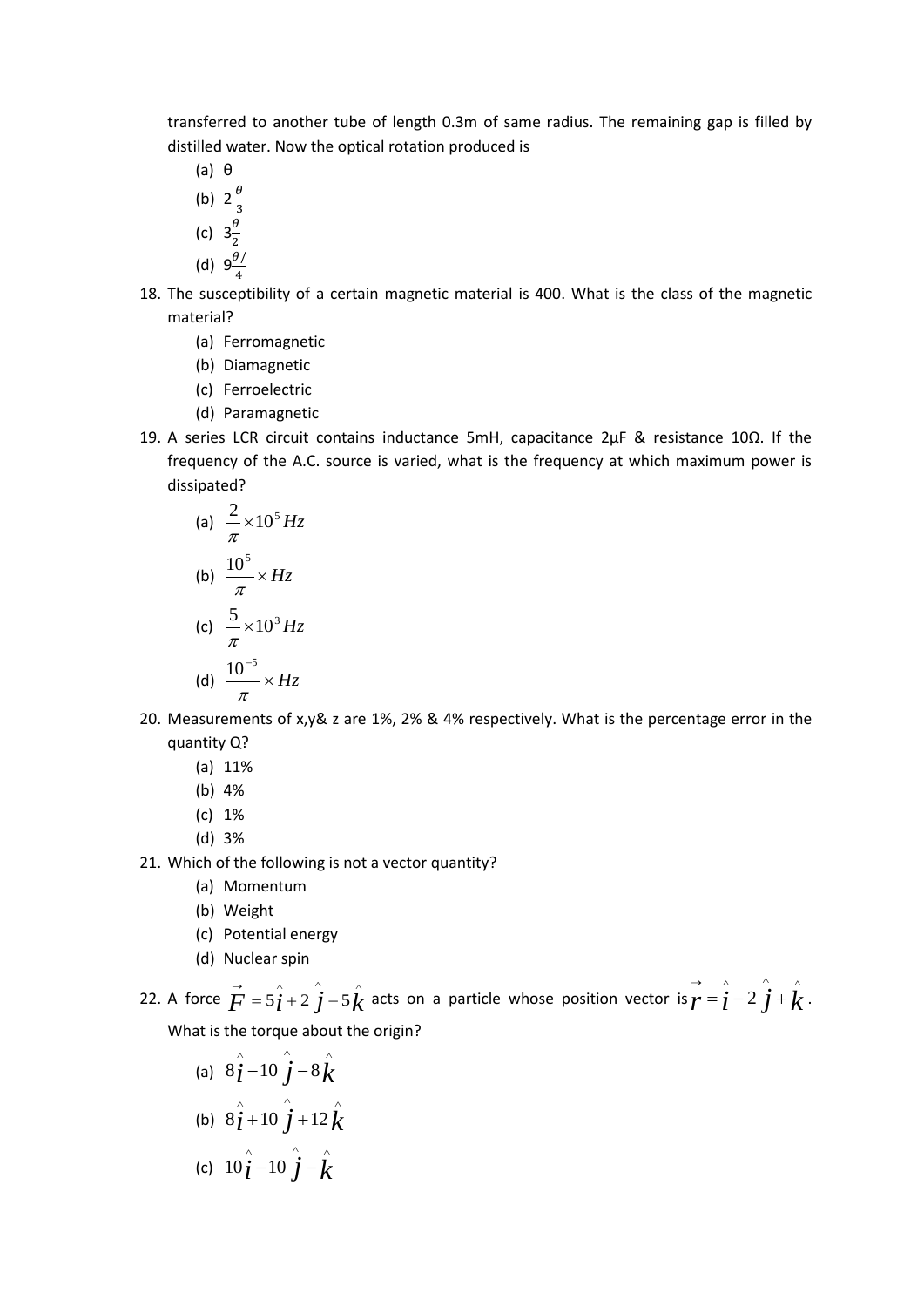(d)  $8\hat{i} + 10\hat{j} - 12\hat{k}$  $8j+10 j-12$ 

- 23. What is the source temperature of the Carnot engine required to get 70% efficiency? Given sink temperature is 27 °C
	- (a)  $270 °C$
	- (b)  $1000 °C$
	- (c) 727 ⁰C
	- (d)  $90 °C$
- 24. A flow of liquid is streamlined if the Reynold number is
	- (a) Between 2000 to 3000
	- (b) Less than 1000
	- (c) Between 4000 to 5000
	- (d) Greater than 1000
- 25. A cycle tyre bursts suddenly. What is the type of this process?
	- (a) Isochoric
	- (b) Isothermal
	- (c) Isobaric
	- (d) Adiabatic
- 26. What is the nature of Gaussian surface involved in Gauss law of electrostatics?
	- (a) Magnetic
	- (b) Scalar
	- (c) Vector
	- (d) Electrical
- 27. In Wheatstone's network P=2Ω, Q= 2Ω & S=3Ω. The resistance with which is to shunted in order that the bridge may be balanced is
	- (a) 2Ω
	- (b) 6Ω
	- (c) 1Ω
	- (d) 4Ω
- 28. If there is no torsion in the suspension thread, then the time period of a magnet executing SHM is

(a) 
$$
T = \frac{1}{2\pi} \sqrt{\frac{I}{MB}}
$$
  
\n(b)  $T = 2\pi \sqrt{\frac{MB}{I}}$   
\n(c)  $T = \frac{1}{2\pi} \sqrt{\frac{MB}{I}}$   
\n(d)  $T = 2\pi \sqrt{\frac{I}{MB}}$ 

29. If  $\varepsilon_0$  and  $\mu_0$  are the permittivity and permeability of the free space and  $\varepsilon$  &  $\mu$  are the corresponding quantities for a medium, then the refractive index of the medium is

(a) 
$$
\sqrt{\frac{\mu \varepsilon}{\mu_{o} \varepsilon_{o}}}
$$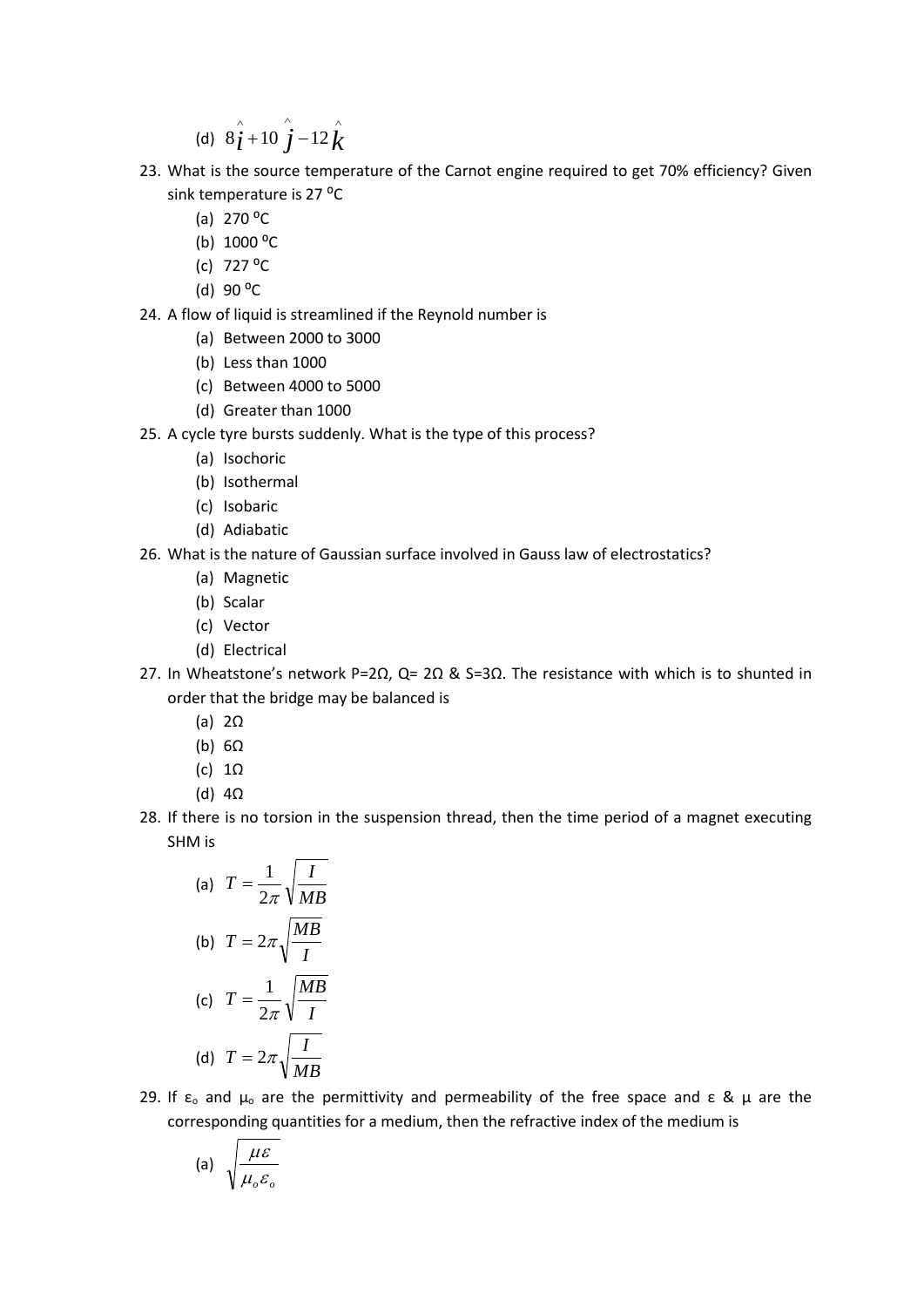(b) Insufficient information

(c) 
$$
\sqrt{\frac{\mu_o \varepsilon_o}{\mu \varepsilon}}
$$

(d) 1

30. The average power dissipated in a pure inductor is

(a) 
$$
Vl^2
$$
  
(b) Zero  
(c)  $\frac{1}{2}VI$ 

$$
\text{(d)}\ \frac{VI^2}{4}
$$

- 31. A radioactive decay can form an isotope of the original nucleus with the emission of particles
	- (a) one α and two β
	- (b) four α and one β
	- (c) one α and four β
	- (d) one α and one β
- 32. A red LED emits light at 0.1 watt uniformly around it. The amplitude of the electric field of the light at a distance of 1m from the diode is
	- (a) 5.48v/m
	- (b) 7.75v/m
	- (c) 1.73v/m
	- (d) 2.45v/m
- 33. From solid sphere of mass M and radius R a cube of maximum possible volume is cut. Moment of inertia of cube about an axis passing through its centre and perpendicular to one of its faces is

(a) 
$$
\frac{4MR^2}{9\sqrt{3\pi}}
$$
  
\n(b) 
$$
\frac{4MR^2}{3\sqrt{3\pi}}
$$
  
\n(c) 
$$
\frac{4MR^2}{32\sqrt{2\pi}}
$$
  
\n(d) 
$$
\frac{4MR^2}{16\sqrt{2\pi}}
$$

- 34. A signal of 5 kHz frequency is amplitude modulated on a carrier wave of frequency 2MHz. The frequencies of the resultant signal is/are
	- (a) 2005kHz,2000kHz and 1995 kHz
	- (b) 2000 kHz and 1995 kHz
	- (c) 2MHzonly
	- (d) 2005 kHz and 1995 kHz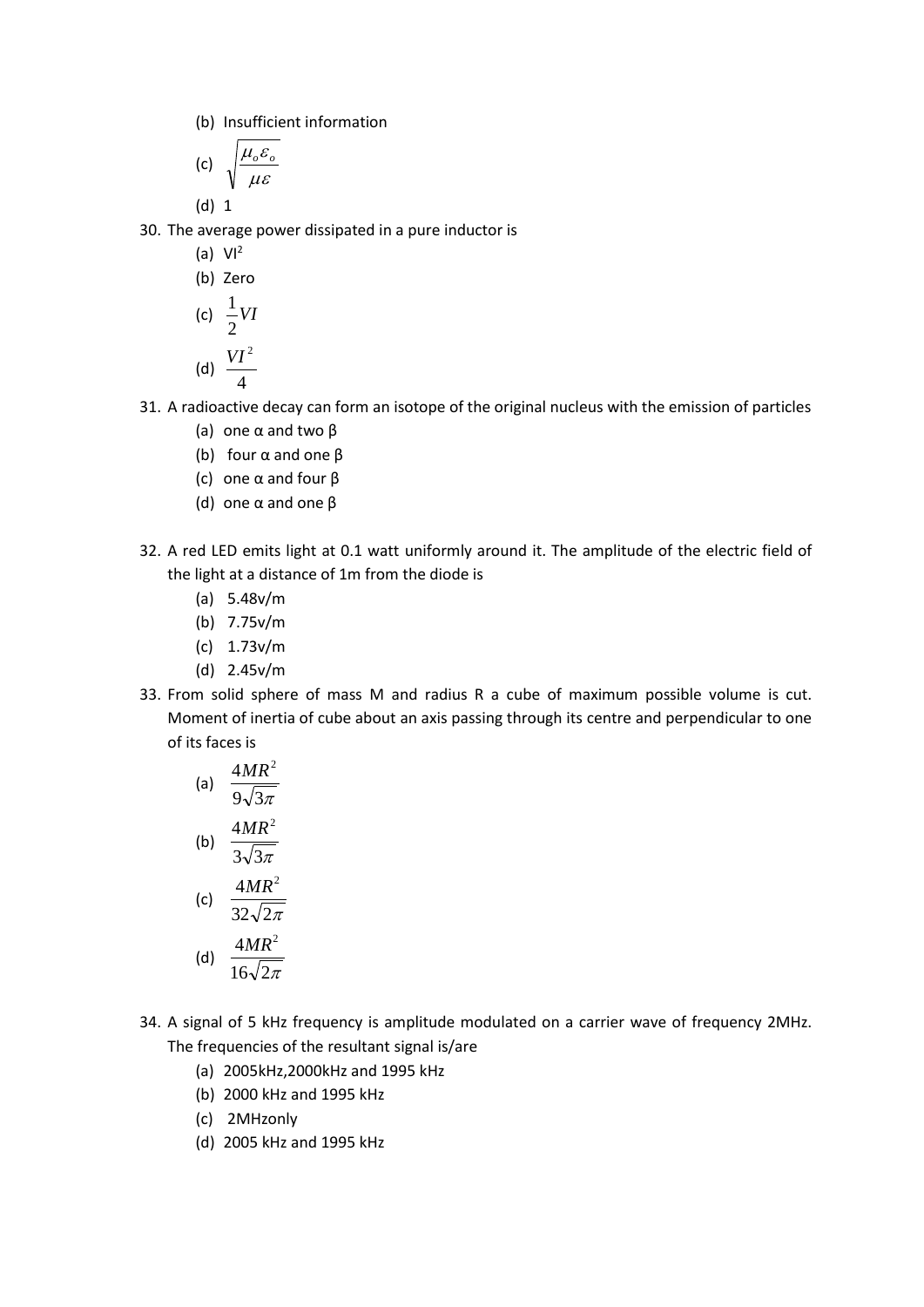- 35. As an electron makes a transition from an excited state to the ground state of a Hydrogen like atom /ion
	- (a) Kinetic energy decreases, potential energy increases but total energy remains same.
	- (b) Kinetic energy and total energy decreases but potential energy increases.
	- (c) Its kinetic energy increases but potential energy and total energy decreases
	- (d) Kinetic energy potential energy and total energy decreases
- 36. A Square of side  $\sqrt{2}$  M has charges of +2X10<sup>-9</sup>C, 1X10<sup>-9</sup>, -2X10<sup>-9</sup>C and -3X10<sup>-9</sup> C respectively at its corners. Potential at the centre of the square is
	- $(a) +8v$
	- (b) -8v
	- (c) +18v
	- (d) -18v
- 37. The magnetic flux across a loop of resistance 10ohm is given by  $\Phi = 5t^2 4t + 1$  weber. How much current is induced in the loop after 0.2s?
	- (a) 0.4A
	- (b) 0.2A
	- (c) 0.04
	- (d) 0.02A
- 38. A lens is made of flint glass (refractive index=1.5). When the lens is immersed in a liquid of refractive index 1.25, the focal length
	- (a) Increases by a factor of 1.25
	- (b) Increases by a factor of 2.5
	- (c) Increases by a factor of 1.2
	- (d) Decreases by a factor of 1.2
- 39. A doctor advises a patient to use spectacles with a convex lens of focal length 40cm is contact with a concave lens of focal length 25cm. what is the power of the combination?
	- (a) -6.5D
	- (b) -1.5D
	- (c) 6.5D
	- (d) 1.5D
- 40. A research satellite of mass 200kg circles the earth is an orbit of average radius 3R/2, where R is the radius of the each. Assuming the gravitational pull on a mass of 1kg on the earth's surface to be 10N, the pull on the satellite will be
	- (a) 880N
	- (b) 889N
	- (c) 890N
	- (d) 892N
- 41. Water from a tap emerges vertically downwards with an initial speed of 1.0m/s. The crosssectional area of tap is  $10^{-4}$  m<sup>2</sup>. Assume that the pressure is constant throughout the stream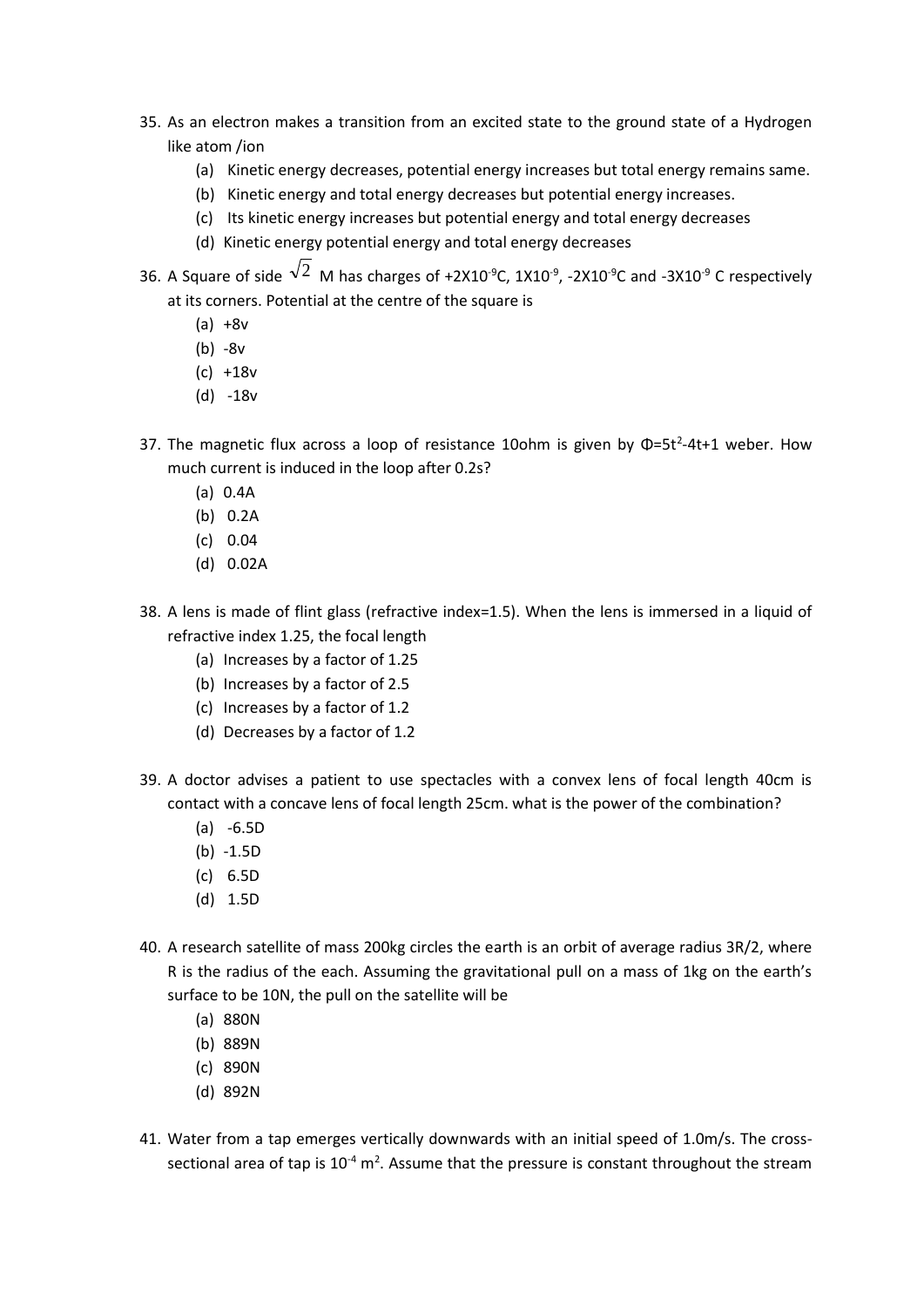of water and that the flow is steady, the cross-sectional area of stream 0.15m below the tap is

- (a)  $5.0x10^{-4}m^2$
- (b)  $1.0x10^{-4}m^2$
- (c)  $5.0x10^{-5}m^2$
- (d)  $2.0x10^{-5}m^2$
- 42. Let m<sub>p</sub> be the mass of proton m<sub>n</sub> the mass of neutron. M<sub>1</sub> the mass of (20/10) Ne nucleus and  $M_2$  the mass of (40/20) Ca nucleus. Then:
	- (a)  $M_2 = 2M_1$
	- (b)  $M_2 > 2M_1$
	- (c)  $M_2 < 2M_1$
	- (d)  $M_1$ <10( $m_n+m_p$ )

43. In the circuit shown in the current through:



- (a) The 3Ω resistance is 0.50A
- (b) The 3Ω resistor is 0.25A
- (c) The 4Ω resistor is 0.50A
- (d) The 4Ω resistor is 0.25A
- 44. A Small square loop of wire of side 'l' is placed inside a large square loop of wire of side L(L>>I). The loops are coplanar and their centres coincide. The mutual inductance of the system of proportional to
	- (a) I/L
	- $(b)$   $1^2/L$
	- (c) L/I
	- (d)  $L^2/I$
- 45. A given quantity of an ideal gas is at pressure P and absolute temperature T. The isothermal bulk modulus of the gas is:
	- (a) 2/3 P
	- (b) P
	- (c) 3/2p
	- (d) 2P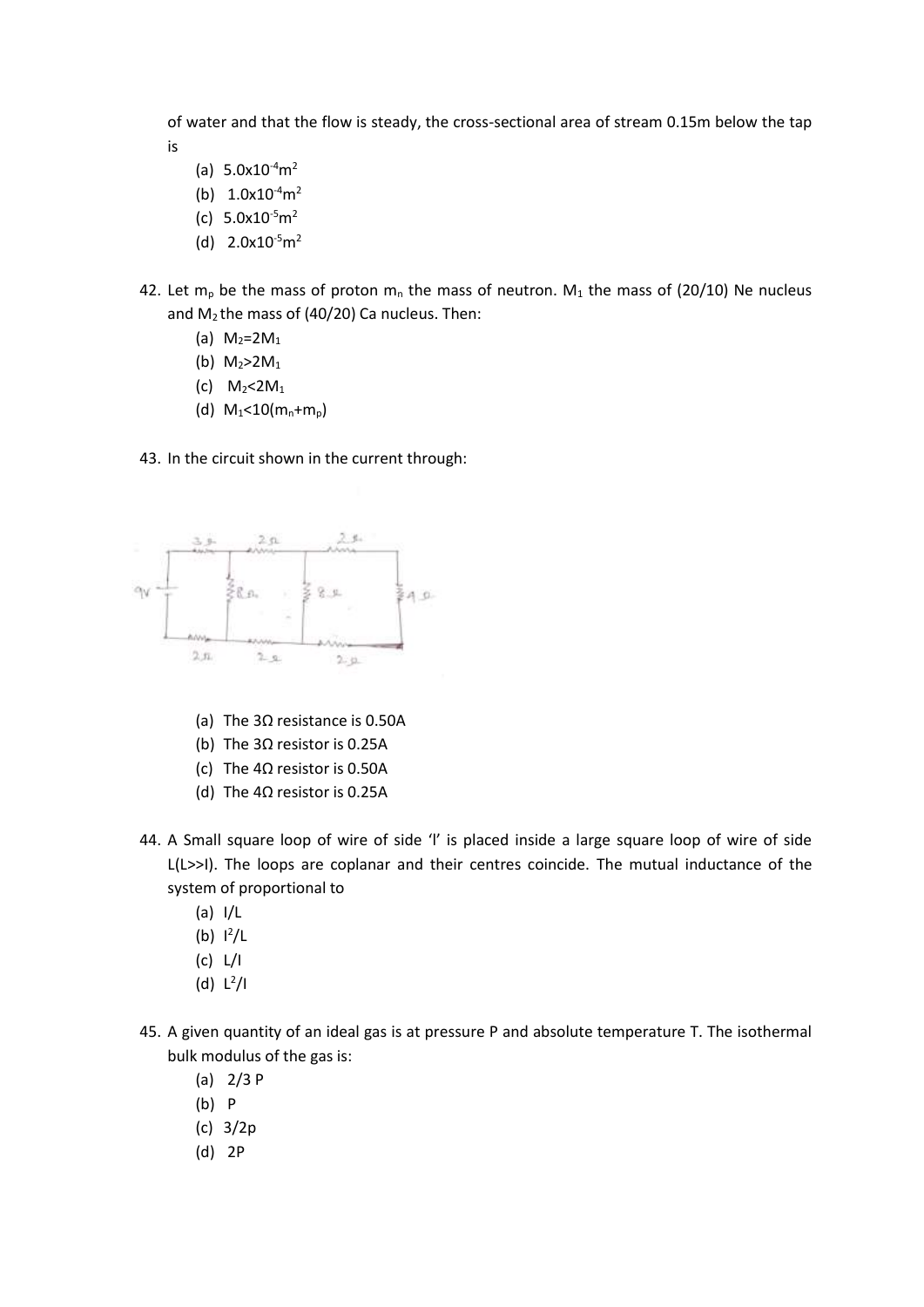- 46. A Spherical surface of radius of curvature R, separates air(refractive index 1.0) from glass (refractive index 1.5). The centre of curvature is in the glass. A point object-P placed in air is found to have a real image or in the glass. The line PQ cuts the surface at a point O and PO=OQ. The distance PO is equal to:
	- (a) 5R
	- (b) 3R
	- (c) 2R
	- (d) 1.5R

47. The SI unit of the inductance, the henry can be written as:

- (a) weber/ampere
- (b) volt-second/ampere
- (c) Joule/ampere<sup>2</sup>
- (d) ohm-second
- 48. The ratio of the speed of sound in nitrogen gas to that in helium gas at 300K is

(a) 
$$
\sqrt{\frac{2}{7}}
$$
  
\n(b)  $\sqrt{\frac{1}{7}}$   
\n(c)  $\sqrt{3}/5$ 

- (d)  $\sqrt{6/5}$
- 49. Order of magnitude of density of uranium nucleus is  $(m_p=1.67 \times 10^{-27} \text{ kg})$ 
	- (a)  $10^{20}$ kg/m<sup>3</sup>
	- (b)  $10^{17}$ mg/m<sup>3</sup>
	- (c)  $10^{14}$ kg/m<sup>3</sup>
	- (d)  $10^{11}/\text{kg/m}^3$
- 50. <sup>22</sup>Ne nucleus, after absorbing energy, decays into two α-particles and an unknown nucleus, the unknown nucleus is
	- (a) nitrogen
	- (b) carbon
	- (c) boron
	- (d) oxygen
- 51. In hydrogen spectrum the wavelength of Hα line 656nm; whereas in the spectrum of a distant galaxy Hα line wavelength is 706nm. Estimated speed of galaxy with respect the earth is:
	- (a)  $2x10<sup>8</sup>m/s$
	- (b)  $2x10^7m/s$
	- (c)  $2x10^6$  m/s
	- (d)  $2x10^5$ m/s
- 52. In a wave motion Y=a sin( kx wt ), Y can represent,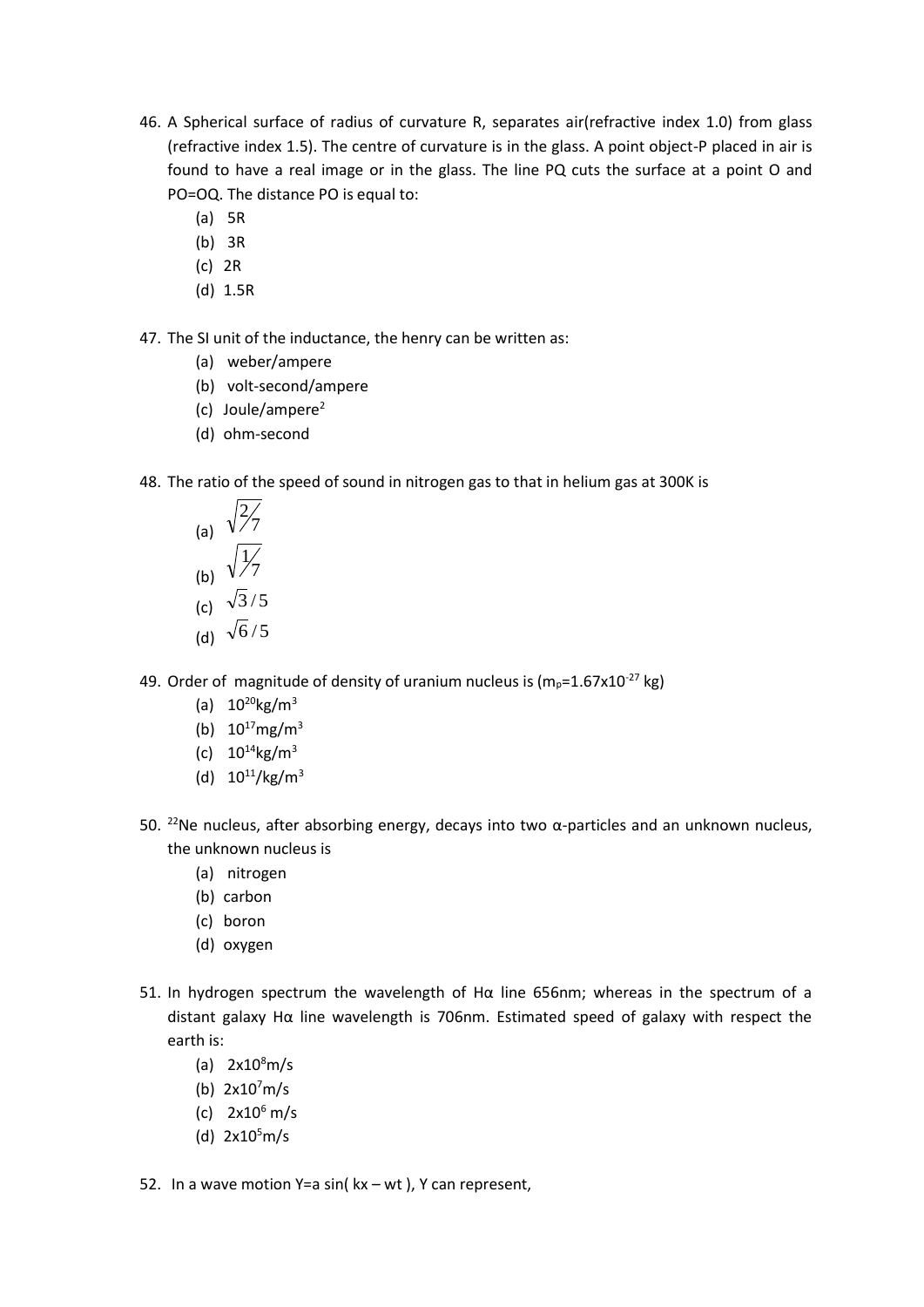- (a) electric field
- (b) magnetic field
- (c) displacement
- (d) pressure
- 53. The plots of intensity versus wavelength for three black bodies at temperatures  $T_1$ ,  $T_2$ &  $T_3$ respectively are as shown. Their temperatures are such that
	- (a)  $T_1 > T_2 > T_3$
	- (b)  $T_1 > T_3 > T_2$
	- (c)  $T_2 > T_3 > T_1$
	- (d)  $T_3 > T_2 > T_1$
- 54. A particle of charge 'q' and mass 'm' moves in a circular orbit of radius 'r' with angular speed 'w'. the ratio of the magnitude of its magnetic moment to that of its angular momentum depends on
	- (a) w and q
	- (b) w, q &m
	- (c) q & m
	- (d) w and m
- 55. The dimension of  $1/2\epsilon_0 E^2$  (ε<sub>o</sub>: permittivity of free spce; E: electric field) is
	- (a)  $MLT^{-1}$
	- (b)  $ML^2T^{-2}$
	- (c)  $MLT^{-2}$
	- (d)  $ML^2T^{-1}$

56. In a compound microscope, the intermediate image is

- (a) Virtual, erect and magnified
- (b) real, erect and magnified
- (c) real, inverted and magnified
- (d) virtual, erect and reduced
- 57. Two radioactive materials X<sub>1</sub> & X<sub>2</sub> have decay constants 10λ & λ respectively. If initially they have the same number of nuclei, then the ratio of the number of nuclei of  $X_1$  to  $X_2$  will be 1/e after a time.
	- (a) 1/10λ
	- (b)  $1/11 \lambda$
	- (c) 11/10 λ
	- (d)  $1/9 \lambda$
- 58. Two monoatomic ideal gases 1 and 2 of molecular masses m1 and m2 respectively are enclosed in separate container kept at the same temperature. The ratio of the speed of sound in gas 1 to that in gas 2 is given by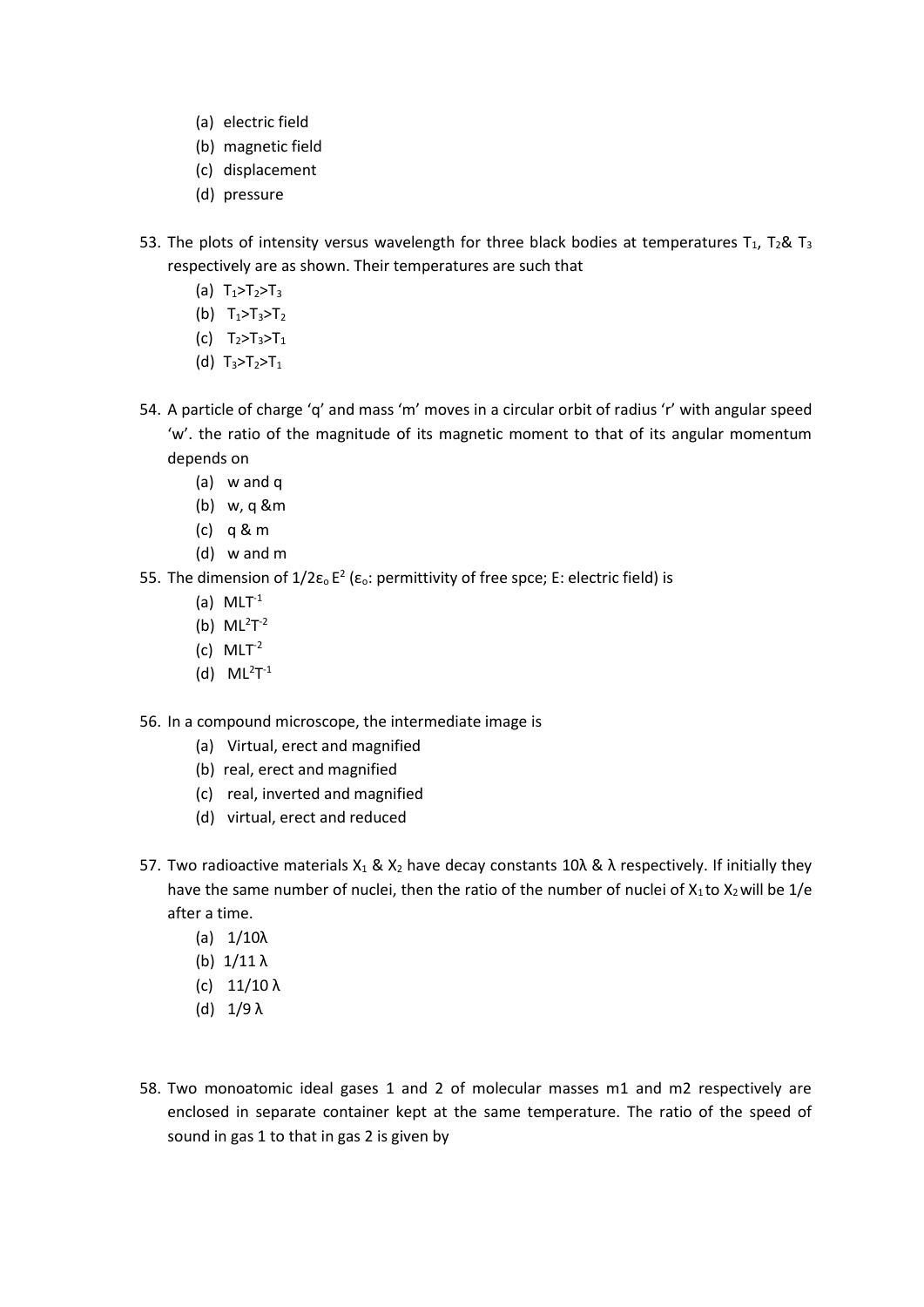(a) 
$$
\sqrt{\frac{m1}{m2}}
$$
  
(b) 
$$
\sqrt{\frac{m2}{m1}}
$$
  

$$
m1
$$

(c) 
$$
\frac{m_1}{m_2}
$$

$$
\underline{m2}
$$

(d)  $m1$ 

59. The electron emitted in beta radiation originates from:

- (a) inner orbits of atoms
- (b) free electron existing in nuclei
- (c) decay of a neutron in a nucleus
- (d) photon escaping from the nucleus
- 60. A Particle executes simple harmonic motion between X=-A and X=+A. The time taken for it to go from 0 to A/2 is  $T_1$  and to go from A/2 to A is  $T_2$ 
	- (a)  $T_1 < T_2$
	- (b)  $T_1 > T_2$
	- (c)  $T_1 = T_2$
	- (d)  $T_1=2T_2$